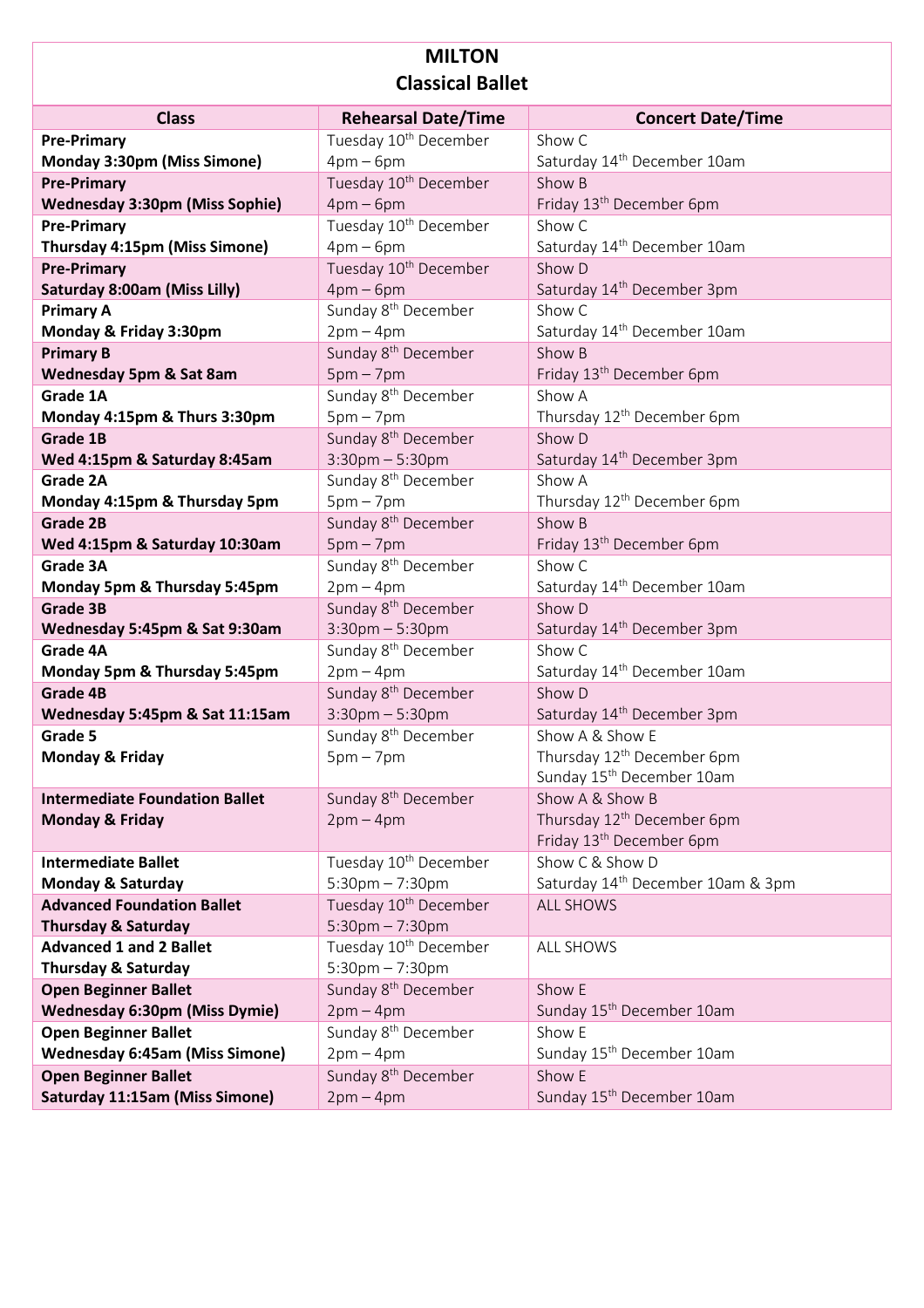| <b>MILTON</b>                                            |                                                            |                                                                                                      |
|----------------------------------------------------------|------------------------------------------------------------|------------------------------------------------------------------------------------------------------|
| <b>Contemporary &amp; Company</b>                        |                                                            |                                                                                                      |
| <b>Class</b>                                             | <b>Rehearsal Date/Time</b>                                 | <b>Concert Date/Time</b>                                                                             |
| <b>Contemporary 1 (Miss Dymie)</b><br>Monday 6:00pm      | Sunday 8 <sup>th</sup> December<br>$3:30$ pm $-5:30$ pm    | Show C<br>Saturday 14 <sup>th</sup> December 10am                                                    |
| <b>Contemporary 2 (Miss Simone)</b><br>Monday 6:00pm     | Sunday 8 <sup>th</sup> December<br>$5pm - 7pm$             | Show A<br>Thursday 12 <sup>th</sup> December 6pm                                                     |
| <b>Contemporary 3 (Miss Dymie)</b><br>Monday 8:00pm      | Tuesday 10 <sup>th</sup> December<br>$5:30$ pm $- 7:30$ pm | Show C & Show D<br>Saturday 14 <sup>th</sup> December 10am<br>Saturday 14 <sup>th</sup> December 3pm |
| <b>Contemporary 4 (Miss Simone)</b><br>Thursday 8:15pm   | Tuesday 10 <sup>th</sup> December<br>$5:30$ pm $-7:30$ pm  | Show B & Show F<br>Friday 13 <sup>th</sup> December 6pm<br>Sunday 15 <sup>th</sup> December 3pm      |
| <b>Junior Company (Miss Dymie)</b><br>Monday 5:00pm      | Sunday 8 <sup>th</sup> December<br>1pm-7pm                 | <b>ALL SHOWS</b>                                                                                     |
| <b>Pre-Inter Company (Miss Dymie)</b><br>Monday 4:15pm   | Sunday 8 <sup>th</sup> December<br>1pm-7pm                 | <b>ALL SHOWS</b>                                                                                     |
| <b>Inter Company (Miss Dymie)</b><br>Friday 6:30pm       | Sunday 8 <sup>th</sup> December<br>1pm-7pm                 | <b>ALL SHOWS</b>                                                                                     |
| <b>Senior Company (Miss Katie)</b><br>Saturday 2:00pm    | Sunday 8 <sup>th</sup> December<br>1pm-7pm                 | <b>ALL SHOWS</b>                                                                                     |
| <b>Advanced Company (Miss Tania)</b><br>Saturday 11:30am | Sunday 8 <sup>th</sup> December<br>1pm-7pm                 | <b>ALL SHOWS</b>                                                                                     |

|  | <b>MILTON</b>    |  |
|--|------------------|--|
|  | <b>CSTD Jazz</b> |  |

| <b>CSTD Jazz</b>             |                                   |                                         |
|------------------------------|-----------------------------------|-----------------------------------------|
| <b>Class</b>                 | <b>Rehearsal Date/Time</b>        | <b>Concert Date/Time</b>                |
| <b>CSTD A</b>                | Sunday 8 <sup>th</sup> December   | Show A                                  |
| Thursday 4:15pm (Miss Britt) | $5pm - 7pm$                       | Thursday 12 <sup>th</sup> December 6pm  |
| <b>CSTD B</b>                | Sunday 8 <sup>th</sup> December   | Show C                                  |
| Thursday 5:00pm (Miss Britt) | $2pm-4pm$                         | Saturday 14 <sup>th</sup> December 10am |
| CSTD <sub>C</sub>            | Sunday 8 <sup>th</sup> December   | Show B                                  |
| Friday 3:45pm (Miss Britt)   | $5pm - 7pm$                       | Friday 13 <sup>th</sup> December 6pm    |
| <b>CSTDD</b>                 | Tuesday 10 <sup>th</sup> December | Show E                                  |
| Friday 4:30pm (Miss Britt)   | $5:30$ pm $-7:30$ pm              | Sunday 15 <sup>th</sup> December 10am   |
| <b>CSTD E</b>                | Tuesday 10 <sup>th</sup> December | Show D & Show F                         |
| Friday 5:15pm (Miss Britt)   | $5:30$ pm $-7:30$ pm              | Saturday 14 <sup>th</sup> December 3pm  |
|                              |                                   | Sunday 15 <sup>th</sup> December 3pm    |
| <b>CSTDF</b>                 | Tuesday 10 <sup>th</sup> December | Show D & Show F                         |
| Thursday 5:45pm (Miss Britt) | $5:30$ pm $-7:30$ pm              | Saturday 14 <sup>th</sup> December 3pm  |
|                              |                                   | Sunday 15 <sup>th</sup> December 3pm    |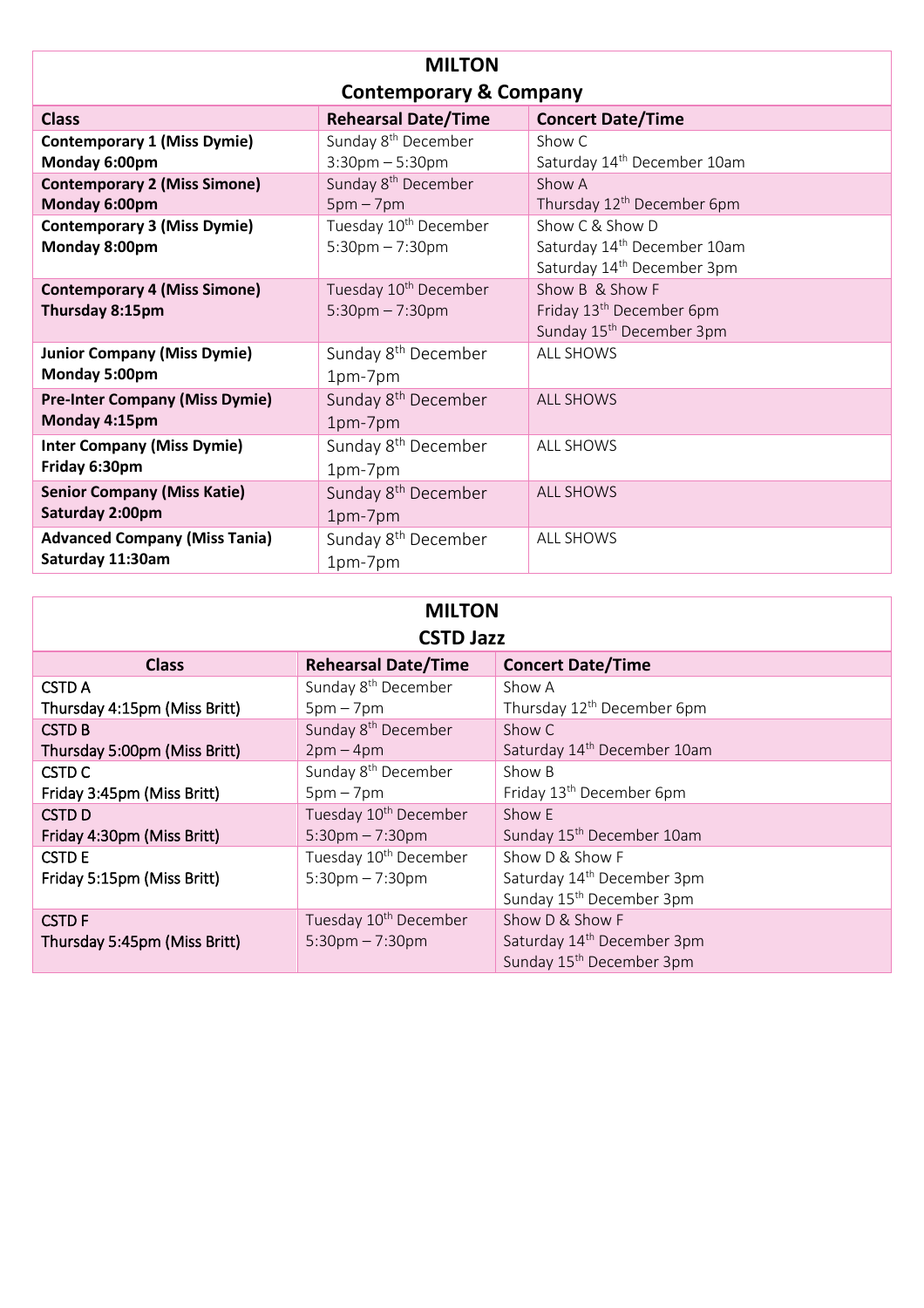| <b>MILTON</b><br>Jazz         |                                   |                                         |
|-------------------------------|-----------------------------------|-----------------------------------------|
|                               |                                   |                                         |
| <b>Class</b>                  | <b>Rehearsal Date/Time</b>        | <b>Concert Date/Time</b>                |
| Junior Jazz A                 | Monday 9 <sup>th</sup> December   | Show B                                  |
| Tuesday 3:30pm (Miss Katie)   | $5:30$ pm $-7:30$ pm              | Friday 13 <sup>th</sup> December 6pm    |
| Junior Jazz B                 | Sunday 8 <sup>th</sup> December   | Show C                                  |
| Friday 4:15pm (Miss Dymie)    | $2pm-4pm$                         | Saturday 14 <sup>th</sup> December 10am |
| Junior Jazz C                 | Tuesday 10 <sup>th</sup> December | Show D                                  |
| Saturday 8:45am (Miss Katie)  | $4pm-6pm$                         | Saturday 14 <sup>th</sup> December 3pm  |
| Pre-Inter Jazz A              | Monday 9 <sup>th</sup> December   | Show A                                  |
| Tuesday 5:00pm (Miss Katie)   | $5:30$ pm $-7:30$ pm              | Thursday 12 <sup>th</sup> December 6pm  |
| Pre-Inter Jazz B              | Tuesday 10 <sup>th</sup> December | Show F                                  |
| Thursday 3:30pm (Miss Britt)  | $4pm-6pm$                         | Sunday 15 <sup>th</sup> December 3pm    |
| Pre-Inter Jazz C              | Monday 9 <sup>th</sup> December   | Show B                                  |
| Saturday 9:30am (Miss Katie)  | $4pm-6pm$                         | Friday 13 <sup>th</sup> December 6pm    |
| Inter Jazz A                  | Monday 9 <sup>th</sup> December   | Show D                                  |
| Tuesday 4:15pm (Miss Katie)   | $4pm-6pm$                         | Saturday 14 <sup>th</sup> December 3pm  |
| Inter Jazz B                  | Sunday 8 <sup>th</sup> December   | Show A                                  |
| Thursday 5:00pm (Miss Sophie) | $2pm-4pm$                         | Thursday 12 <sup>th</sup> December 6pm  |
| Inter/ Sub-Senior Jazz C      | Monday 9 <sup>th</sup> December   | Show B                                  |
| Saturday 10:30am (Miss Katie) | $4pm-6pm$                         | Friday 13 <sup>th</sup> December 6pm    |
| Sub-Senior Jazz               | Monday 9 <sup>th</sup> December   | Show C                                  |
| Tuesday 5:45pm (Miss Katie)   | $4pm-6pm$                         | Saturday 14 <sup>th</sup> December 10am |
| <b>Senior Jazz</b>            | Tuesday 10 <sup>th</sup> December | <b>ALL SHOWS</b>                        |
| Tuesday 6:45pm (Miss Ivah)    | $5:30 \text{pm} - 7:30 \text{pm}$ |                                         |
| <b>Advanced Jazz</b>          | Tuesday 10 <sup>th</sup> December | <b>ALL SHOWS</b>                        |
| Tuesday 7:45pm (Miss Ivah)    | $5:30$ pm $-7:30$ pm              |                                         |

| <b>MILTON</b>  |                                   |                                               |
|----------------|-----------------------------------|-----------------------------------------------|
|                | Tap                               |                                               |
| <b>Class</b>   | <b>Rehearsal Date/Time</b>        | <b>Concert Date/Time</b>                      |
| Junior Tap     | Monday 9 <sup>th</sup> December   | Show B                                        |
| Tuesday 4:15pm | 5:30pm - 7:30pm                   | Friday 13 <sup>th</sup> December 6pm          |
| Pre-Inter Tap  | Monday 9 <sup>th</sup> December   | Show A                                        |
| Tuesday 3:30pm | $5:30 \text{pm} - 7:30 \text{pm}$ | Thursday 12 <sup>th</sup> December 6pm        |
| Inter Tap      | Monday 9 <sup>th</sup> December   | Show C & D                                    |
| Tuesday 5:00pm | $4pm-6pm$                         | Saturday 14 <sup>th</sup> December 10am & 3pm |
| Senior Tap     | Tuesday 10 <sup>th</sup> December | <b>ALL SHOWS</b>                              |
| Tuesday 6:00pm | $5:30 \text{pm} - 7:30 \text{pm}$ |                                               |
| Advanced Tap   | Tuesday 10 <sup>th</sup> December | <b>ALL SHOWS</b>                              |
| Tuesday 6:45pm | $5:30 \text{pm} - 7:30 \text{pm}$ |                                               |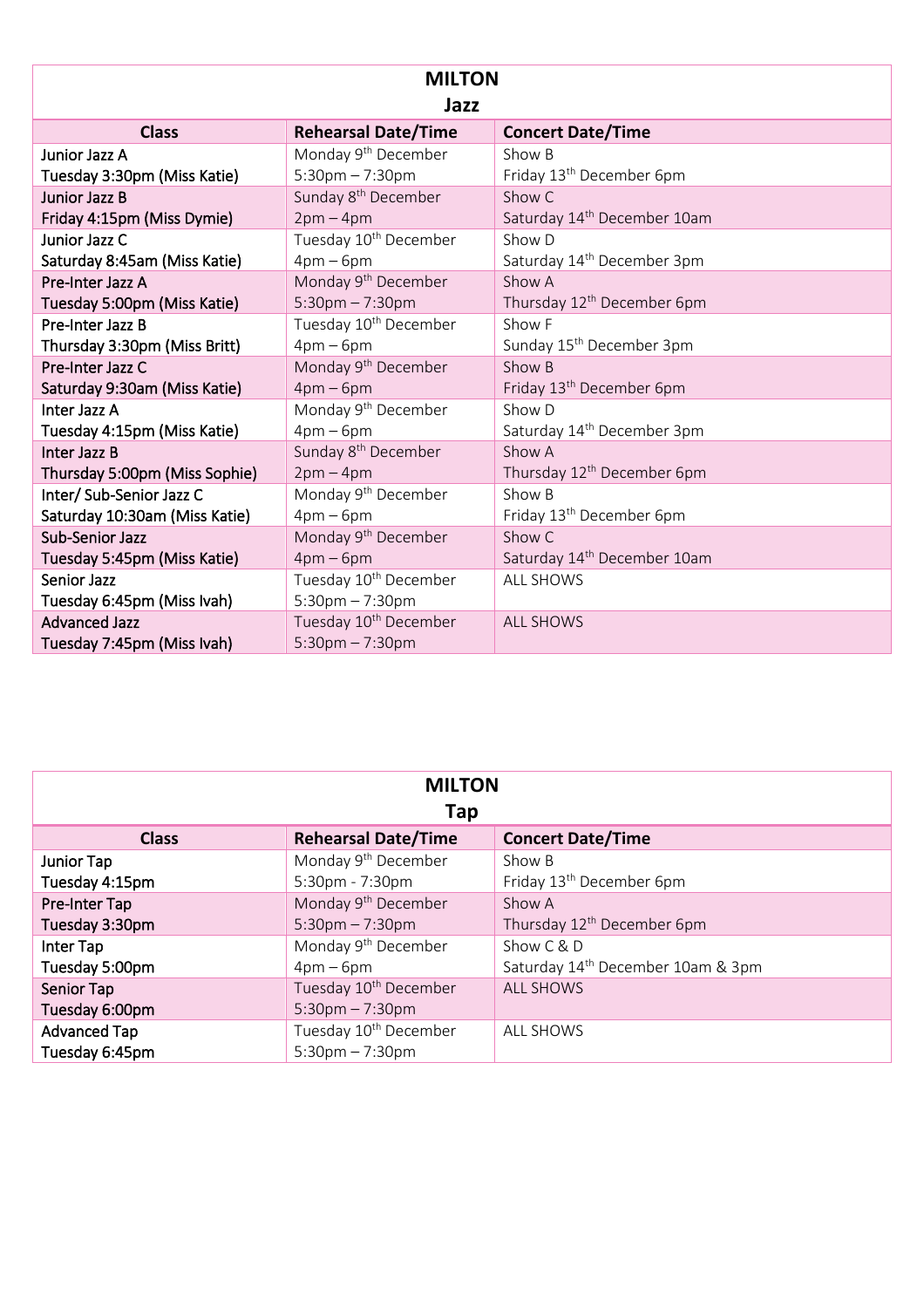| <b>MILTON</b><br><b>Musical Theatre</b> |                                   |                                             |
|-----------------------------------------|-----------------------------------|---------------------------------------------|
| <b>Class</b>                            | <b>Rehearsal Date/Time</b>        | <b>Concert Date/Time</b>                    |
| <b>Musical Theatre A</b>                | Sunday 8 <sup>th</sup> December   | Show D                                      |
| Wednesday 4:15pm                        | $3:30$ pm $-5:30$ pm              | Saturday 14 <sup>th</sup> December 3pm      |
| <b>Musical Theatre B</b>                | Sunday 8 <sup>th</sup> December   | Show D                                      |
| Wednesday 3:30pm                        | $3:30$ pm $-5:30$ pm              | Saturday 14 <sup>th</sup> December 3pm      |
| Musical Theatre C                       | Tuesday 10 <sup>th</sup> December | Show A & Show C                             |
| Wednesday 5:00pm                        | $5:30$ pm $-7:30$ pm              | Thursday 12 <sup>th</sup> December 6pm      |
|                                         |                                   | Saturday 14 <sup>th</sup> December 10am     |
| <b>Musical Theatre D</b>                | Tuesday 10 <sup>th</sup> December | Show B, Show E & Show F                     |
| Wednesday 5:45pm                        | $5:30$ pm $-7:30$ pm              | Friday 13 <sup>th</sup> December 6pm        |
|                                         |                                   | Sunday 15 <sup>th</sup> December 10am & 3pm |

| <b>MILTON</b><br><b>Hip Hop</b> |                                   |                                         |
|---------------------------------|-----------------------------------|-----------------------------------------|
| <b>Class</b>                    | <b>Rehearsal Date/Time</b>        | <b>Concert Date/Time</b>                |
| Junior Hip Hop                  | Monday 9 <sup>th</sup> December   | Show B                                  |
| Tuesday 5:00pm (Errol)          | $5:30 \text{pm} - 7:30 \text{pm}$ | Friday 13 <sup>th</sup> December 6pm    |
| Pre-Inter Hip Hop               | Monday 9 <sup>th</sup> December   | Show A                                  |
| Tuesday 4:15pm (Errol)          | $5:30$ pm $-7:30$ pm              | Thursday 12 <sup>th</sup> December 6pm  |
| Inter Hip Hop                   | Monday 9 <sup>th</sup> December   | Show D                                  |
| Tuesday 3:30pm (Errol)          | $4pm-6pm$                         | Saturday 14 <sup>th</sup> December 3pm  |
| Sub-Senior Hip Hop              | Monday 9 <sup>th</sup> December   | Show C                                  |
| Tuesday 6:45pm (Errol)          | $4pm-6pm$                         | Saturday 14 <sup>th</sup> December 10am |
| Senior Hip Hop                  | Tuesday 10 <sup>th</sup> December | <b>ALL SHOWS</b>                        |
| Tuesday 5:45pm (Errol)          | $5:30$ pm $-7:30$ pm              |                                         |

| <b>MILTON</b><br><b>Singing Classes</b>                              |                                            |                                                                                                                                   |
|----------------------------------------------------------------------|--------------------------------------------|-----------------------------------------------------------------------------------------------------------------------------------|
| <b>Junior Singing A</b><br>Monday 4:15pm (Miss Chrissy)              | Monday 9 <sup>th</sup> December<br>4pm-6pm | Show $C & D$<br>Saturday 14 <sup>th</sup> December 10am & 3pm                                                                     |
| <b>Junior Singing B</b><br>Saturday 9:45am (Miss Chrissy)            | Monday 9 <sup>th</sup> December<br>4pm-6pm | Show $C & D$<br>Saturday 14 <sup>th</sup> December 10am & 3pm                                                                     |
| <b>Pre-Inter/Inter Singing</b><br>Monday 3:30pm (Miss Chrissy)       | Monday 9 <sup>th</sup> December<br>4pm-6pm | Show C & D (Show E & F Optional)<br>Saturday 14 <sup>th</sup> December 10am & 3pm<br>(Sunday 15 <sup>th</sup> December 10m & 3pm) |
| <b>Inter/Sub-Senior Singing B</b><br>Saturday 11:15am (Miss Chrissy) | Monday 9 <sup>th</sup> December<br>4pm-6pm | <b>ALL SHOWS</b>                                                                                                                  |
| <b>Sub-Senior Singing</b><br>Monday 4:45pm (Miss Chrissy)            | Monday 9 <sup>th</sup> December<br>4pm-6pm | <b>ALL SHOWS</b>                                                                                                                  |
| <b>Senior Singing</b><br>Monday 5:30pm (Miss Chrissy)                | Monday 9 <sup>th</sup> December<br>4pm-6pm | <b>ALL SHOWS</b>                                                                                                                  |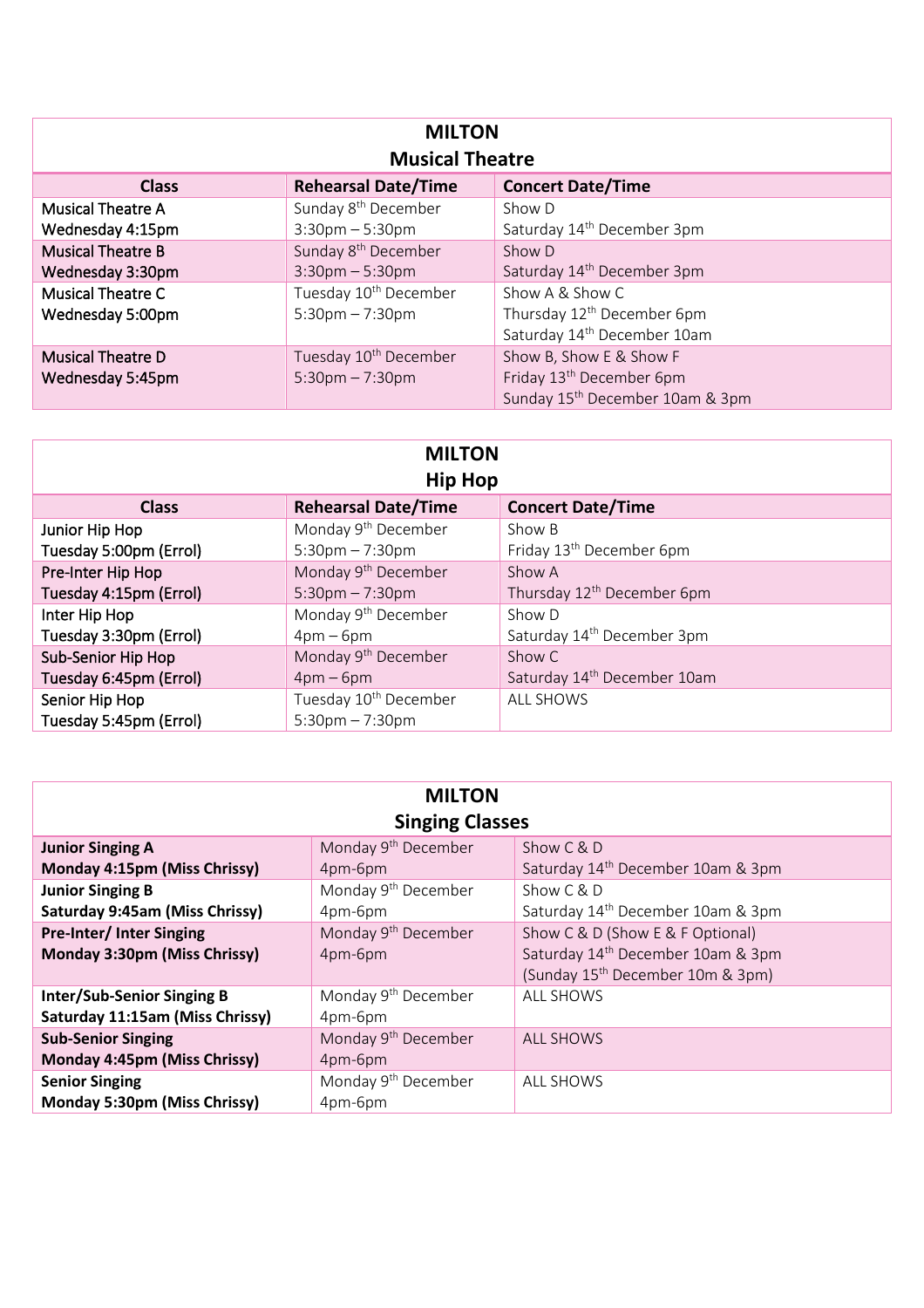| <b>CLAYFIELD</b>               |                                   |                                             |
|--------------------------------|-----------------------------------|---------------------------------------------|
| <b>Classical Ballet</b>        |                                   |                                             |
| <b>Class</b>                   | <b>Rehearsal Date/Time</b>        | <b>Concert Date/Time</b>                    |
| Pre-Primary                    | Tuesday 10 <sup>th</sup> December | Show E                                      |
| Monday 3:30pm (Miss Charlie)   | $4pm-6pm$                         | Sunday 15 <sup>th</sup> December 10am       |
| Pre-Primary                    | Tuesday 10 <sup>th</sup> December | Show E                                      |
| Tuesday 3:30pm (Miss Charlie)  | $4pm-6pm$                         | Sunday 15 <sup>th</sup> December 10am       |
| Pre-Primary                    | Tuesday 10 <sup>th</sup> December | Show E                                      |
| Saturday 11:15pm (Miss Sophie) | $4pm-6pm$                         | Sunday 15 <sup>th</sup> December 10am       |
| Primary                        | Tuesday 10 <sup>th</sup> December | Show F                                      |
| Monday & Thursday              | $4pm-6pm$                         | Sunday 15 <sup>th</sup> December 3pm        |
| Grade 1                        | Tuesday 10 <sup>th</sup> December | Show E                                      |
| Tuesday & Thursday             | $4pm-6pm$                         | Sunday 15 <sup>th</sup> December 10am       |
| Grade 2                        | Tuesday 10 <sup>th</sup> December | Show E                                      |
| Tuesday & Thursday             | $4pm-6pm$                         | Sunday 15 <sup>th</sup> December 10am       |
| Grade 3                        | Sunday 8 <sup>th</sup> December   | Show F                                      |
| Tuesday & Thursday             | $2pm-4pm$                         | Sunday 15 <sup>th</sup> December 3pm        |
| Grade 4                        | Sunday 8 <sup>th</sup> December   | Show F                                      |
| Tuesday & Thursday             | $2pm-4pm$                         | Sunday 15 <sup>th</sup> December 3pm        |
| Grade 5                        | Sunday 8 <sup>th</sup> December   | Show E & Show F                             |
| Monday & Thursday              | $3:30$ pm $-5:30$ pm              | Sunday 15 <sup>th</sup> December 10am & 3pm |
| Intermediate                   | Sunday 8 <sup>th</sup> December   | Show E & Show F                             |
| Monday & Thursday              | $3:30$ pm $-5:30$ pm              | Sunday 15 <sup>th</sup> December 10am & 3pm |
| <b>Beginner Open Ballet</b>    | Sunday 8 <sup>th</sup> December   | Show E                                      |
| Monday 5:00pm (Miss Katie)     | $2pm-4pm$                         | Sunday 15 <sup>th</sup> December 10am       |

| <b>CLAYFIELD</b><br><b>Company &amp; Contemporary</b> |                                                         |                                                 |
|-------------------------------------------------------|---------------------------------------------------------|-------------------------------------------------|
| <b>Class</b>                                          | <b>Rehearsal Date/Time</b>                              | <b>Concert Date/Time</b>                        |
| Junior Company<br>Thursday 4:15pm (Miss Charlie)      | Sunday 8 <sup>th</sup> December<br>1pm-7pm              | <b>ALL SHOWS</b>                                |
| Inter Company<br>Thursday 6:00pm (Miss Charlie)       | Sunday 8 <sup>th</sup> December<br>1pm-7pm              | <b>ALL SHOWS</b>                                |
| Contemporary 1<br>Tuesday 6:45pm (Miss Dymie)         | Sunday 8 <sup>th</sup> December<br>$3:30$ pm $-5:30$ pm | Show F<br>Sunday 15 <sup>th</sup> December 3pm  |
| Contemporary 2<br>Thursday 6:00pm (Miss Katie)        | Sunday 8 <sup>th</sup> December<br>$3:30$ pm $-5:30$ pm | Show E<br>Sunday 15 <sup>th</sup> December 10am |